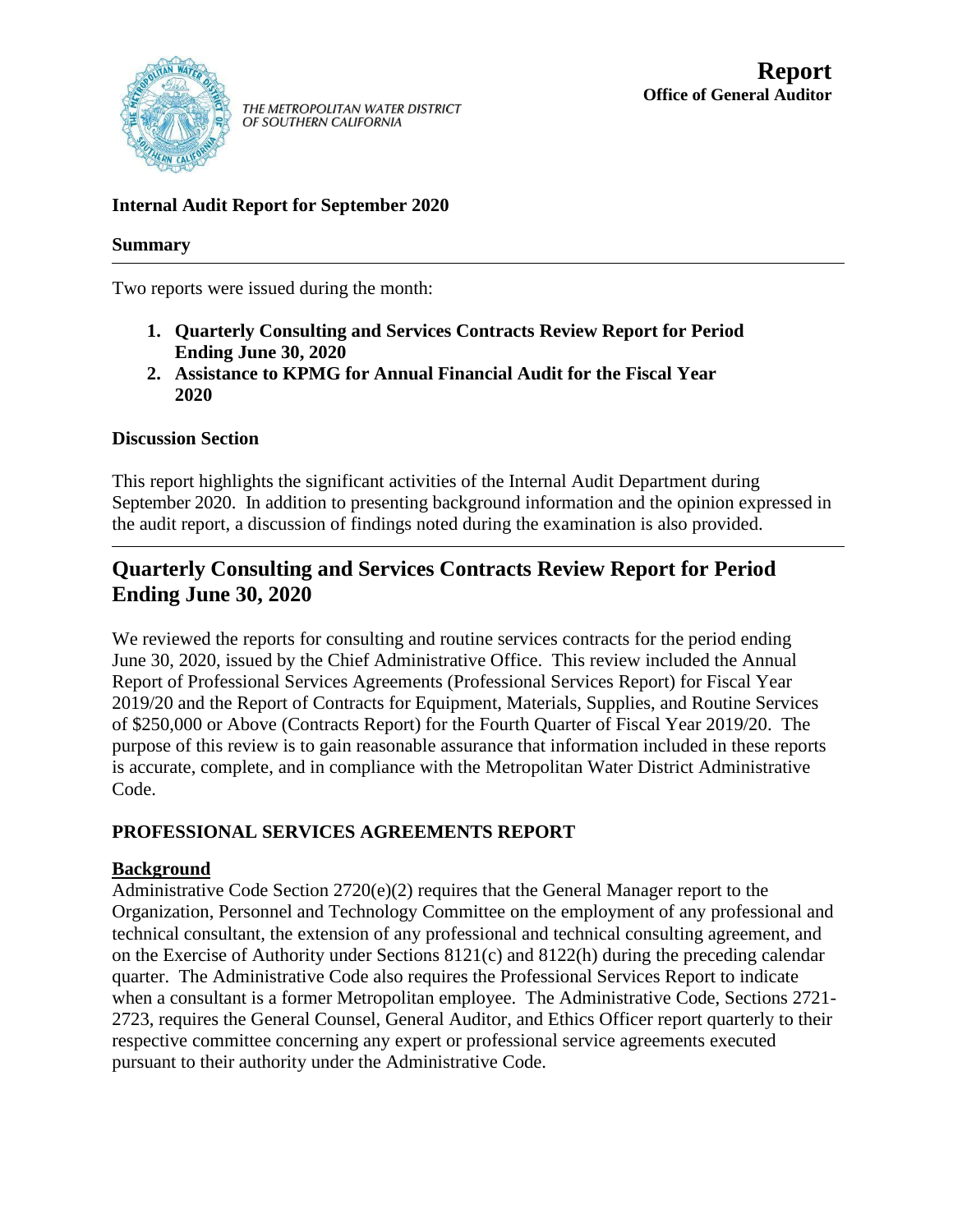Date of Report: September 30, 2020 Page 2

The Professional Services Report is prepared on a quarterly and annual basis to comply with these Administrative Code requirements and identify those contracts administered by the General Manager, General Counsel, General Auditor, and Ethics Officer.

During the fiscal year ending June 2020, the Professional Services Report disclosed that \$80.42 million was paid for consulting and professional services. We compared the amounts expended on professional services during this fiscal year against the prior fiscal year and noted an increase of \$10.69 million.

It should be noted that totals reported under the General Counsel's authority exclude payments related to the San Diego County Water Authority litigation, which is accounted for under the Self-Insurance Retention Fund. For fiscal year 2019/20, 62 of 475 agreements, totaling \$4.3 million, were sole-sourced. In fiscal year 2018/19, 67 of 486 agreements, totaling \$6.4 million, were sole-sourced.

We also noted that 134 of 475 agreements, totaling \$2,149,575, were small purchases of less than \$74,999. In fiscal year 2018/19, such purchases represented 129 of 486 agreements and totaled \$1,242,764.

See tables below for details:

| Fiscal Year-to-Date          | <b>General Manager</b> | <b>General Counsel</b> | <b>General Auditor</b> | Ethics Officer |
|------------------------------|------------------------|------------------------|------------------------|----------------|
|                              |                        |                        |                        |                |
| <b>Contract Expenditures</b> | \$79,937,162           | \$1,394,751            | \$456,685              | \$23,988       |
|                              |                        |                        |                        |                |
| <b>Active Agreements</b>     | 369                    | 141*                   |                        |                |
|                              |                        |                        |                        |                |
| <b>Terminated Agreements</b> | 103                    | 39                     |                        |                |
|                              |                        |                        |                        |                |

### **Fiscal Year 2019/20**

\* Agreements with transactions during the current fiscal year.

| Govt. Agencies | <b>RFP</b>   | <b>RFQ</b>   | <b>Small Purchases</b> | Sole Source |
|----------------|--------------|--------------|------------------------|-------------|
| \$744,732      | \$44,058,913 | \$29,163,099 | \$2,149,575            | \$4,301,516 |
| 15             | 46           | 218          | 134                    | 62          |
| 1%             | 55%          | 36%          | 3%                     | 5%          |

Note: The categories do not include General Counsel Expenditures

### **Fiscal Year 2018/19**

| Fiscal Year-to-Date | General<br>Manager | General<br>- Counsel | General Auditor | <b>Ethics Officer</b> |
|---------------------|--------------------|----------------------|-----------------|-----------------------|
|---------------------|--------------------|----------------------|-----------------|-----------------------|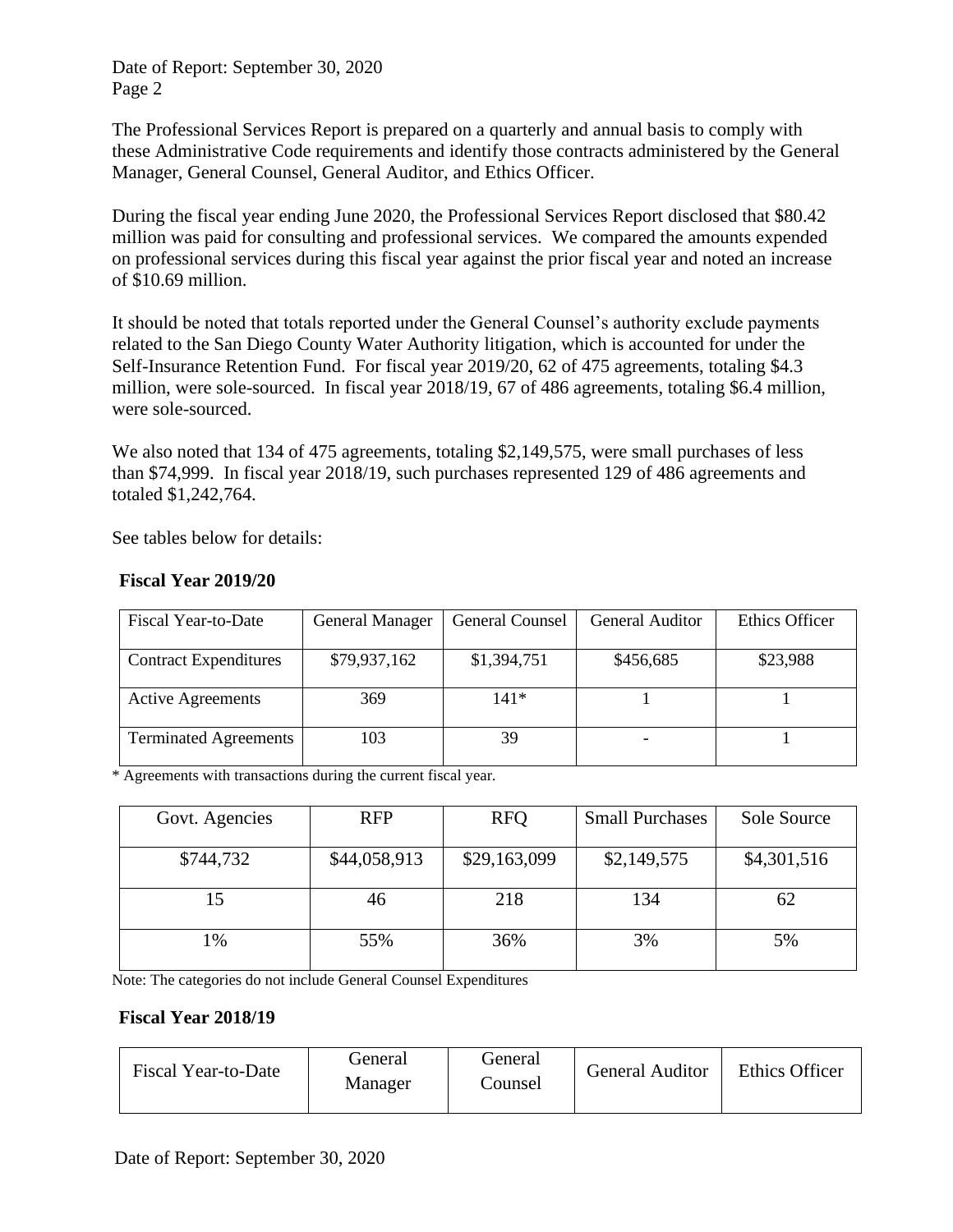### Date of Report: September 30, 2020 Page 3

| <b>Contract Expenditures</b> | \$69,295,797 | \$1,847,785 | \$417,400 | \$15,107 |
|------------------------------|--------------|-------------|-----------|----------|
| <b>Active Agreements</b>     | 362          | $132*$      |           |          |
| Terminated<br>Agreements     | 120          |             |           |          |

\* Agreements with transactions during the current fiscal year.

| Govt. Agencies | <b>RFP</b> | <b>RFQ</b> | <b>Small Purchases</b> | Sole Source |
|----------------|------------|------------|------------------------|-------------|
| 1,063,076      | 35,447,366 | 25,612,917 | 1,242,764              | 6,362,181   |
|                | 50         | 227        | 129                    | 67          |
| 2%             | 51%        | 37%        | 2%                     | 9%          |

Note: The categories do not include General Counsel Expenditures

### **Testing Procedures Performed**

Our procedures included a cursory review of the reasonableness of the professional service expenditures and an analysis of consultants with multiple active contracts to assess whether they had been split to circumvent established approval limits. We also evaluated whether statistics in the Professional Services Report were adequately supported and evaluated the timeliness of board reporting.

### **Testing results**

Our review did not reveal any agreements that appeared to be unreasonable or split to override established approval limits. In addition, our review did not disclose any material differences between the reported amounts and supporting documentation. Finally, we noted that the Professional Services Report was issued on September 15, 2020.

### **CONTRACTS FOR EQUIPMENT, MATERIALS, SUPPLIES, AND ROUTINE SERVICES OF \$250,000 OR ABOVE REPORT**

### **Background**

Administrative Code Section 2720(e)(2) requires that the General Manager report quarterly to the Organization, Personnel and Technology Committee on the execution of any contract authorized under Section 8122(g) – Contracts for Equipment, Materials, Supplies and Routine Services. Section 8122(g) states: "The General Manager may execute contracts for the purchase of materials, supplies, other consumable items such as fuels, water treatment chemicals, materials for construction projects and other bulk items, and for routine services such as waste disposal and maintenance services, which are generally identified in the budget, regardless of dollar value, provided that sufficient funds are available within the adopted budget for such materials, supplies, and routine services."